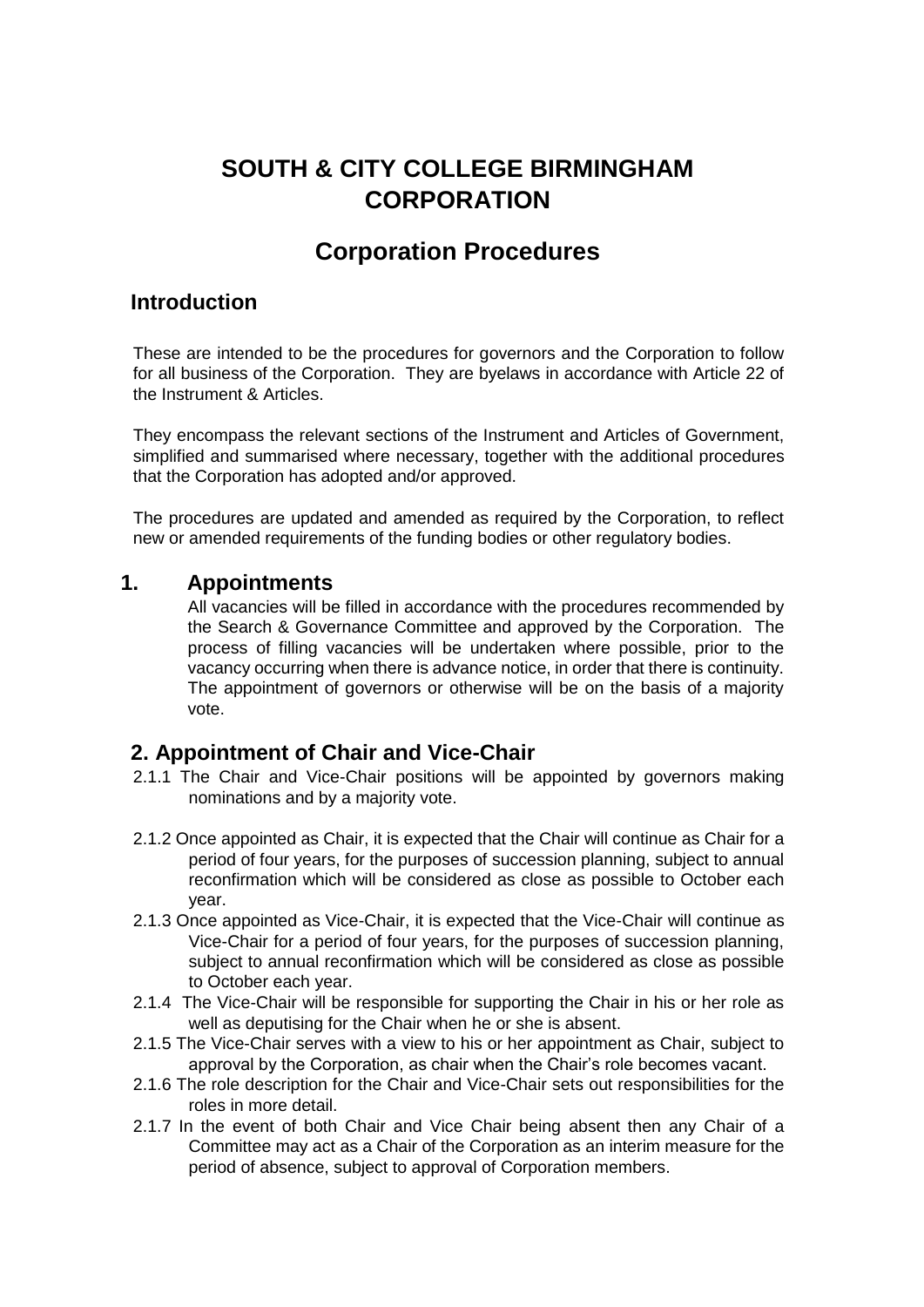- 2.2 The appointment of Chairs of Committees will be undertaken by nomination and majority vote by members of each Committee during, or as close as possible to, October each year.
- **3 Eligibility Criteria for Persons to be Governors**  All persons shall be eligible to be governors subject to the following:

#### **3.1 Persons who are ineligible to be members**

- 3.1.1 No one under the age of 18 years may be a member, except as a student member.
- 3.1.2 The Clerk may not be a member
- 3.1.3 A person who is a member of staff of the institution may not be, or continue as, a member, except as a staff member or in the capacity of Principal.
- 3.1.4 Paragraph (3.1.3) does not apply to a student who is employed by the Corporation in connection with the student's role as an officer of a students' union.
- 3.1.5 A person shall be disqualified from holding, or from continuing to hold, office as a member if that person is Disqualified from acting as a charity trustee under the Charities Act 2011 (as amended from time to time).
- 3.1.6 A person shall be disqualified from holding, or from continuing to hold, office as a member if the Corporation has reasonable grounds for believing that that person presents a significant risk to the safety, health or welfare of children or vulnerable adults.
- 3.1.7 Where a person is disqualified by reason of having been adjudged bankrupt or by reason of being the subject of a bankruptcy restrictions order, an interim bankruptcy restrictions order or a bankruptcy restrictions undertaking, that disqualification shall cease:
- 3.1.7.i On that person's discharge from bankruptcy, unless the bankruptcy order has before then been annulled; or
- 3.1.7. ii If the bankruptcy order is annulled, at the date of that annulment; or
	- 3.1.7.iii If the bankruptcy restrictions order is rescinded as a result of an application under section 375 of the Insolvency Act 1086, on the date so ordered by the court, or
	- 3.1.7.iv If the interim bankruptcy restrictions order is discharged by the court, on the date of that discharge; or
	- 3.1.7.v If the bankruptcy restrictions undertaking is annulled, at the date of that annulment.
	- 3.1.8 Where a person is disqualified by reason made a composition or arrangement with creditors, including an individual voluntary arrangement, and then pays the debts in full, the disqualification shall cease on the date on which the payment is completed and in any other case it shall cease on the expiration of three years from the date on which the terms of the deed of composition, arrangement or individual voluntary arrangement are fulfilled.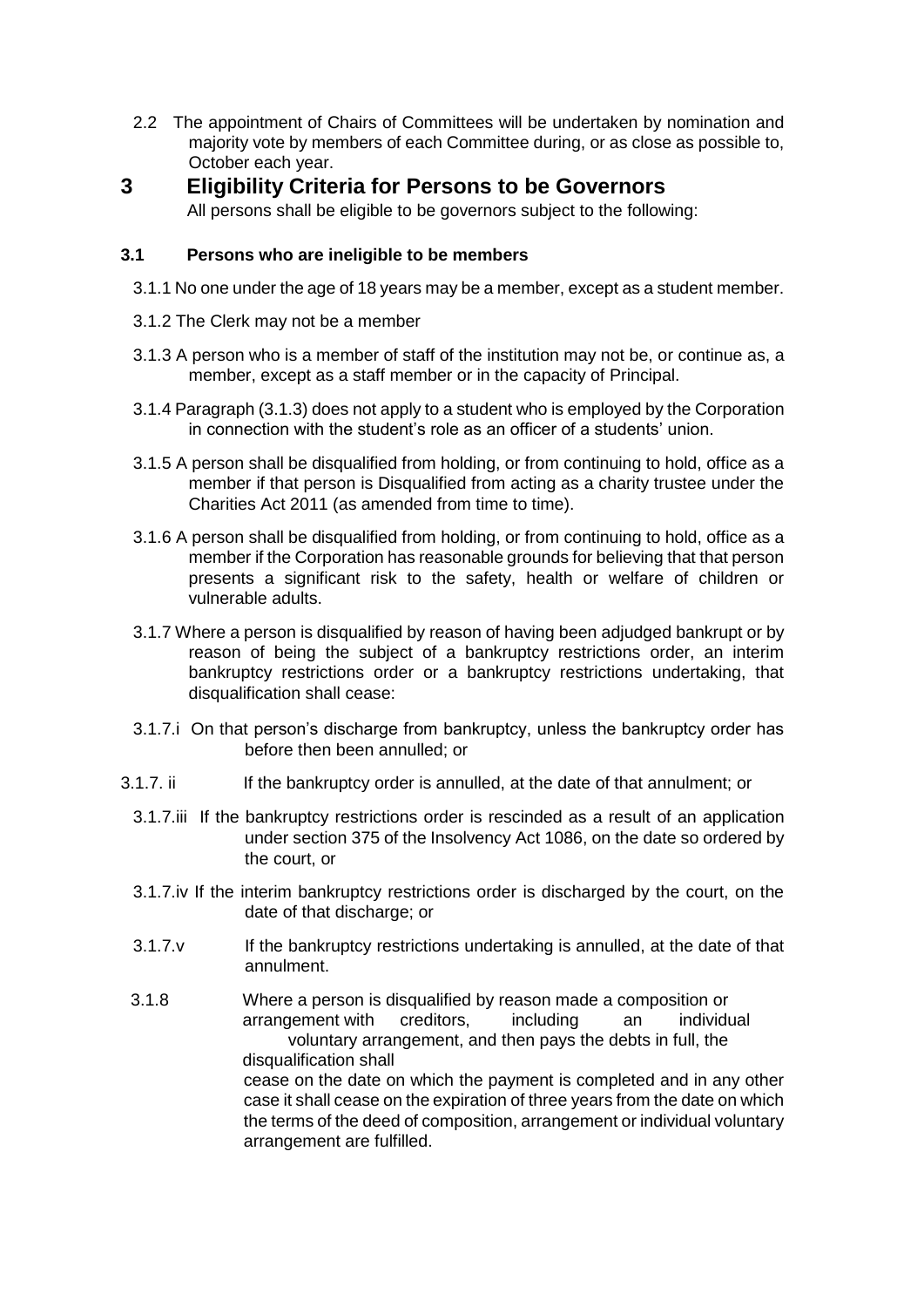- 3.1.9 Subject to paragraph (3.1.10), a person shall be disqualified from holding, or from continuing to hold, office as a member if –
	- a) within the previous 5 years that person has been convicted, whether in the United Kingdom or elsewhere, or any offence and has receive a sentence of imprisonment, whether suspended or not, for a period of three months or more, without the option of a fine, or
	- b) within the previous twenty years that person has been convicted as set out in sub-paragraph (a) and has received a sentence of imprisonment, whether suspended or not, for a period of more than two and a half years; or
	- c) that person has at any time been convicted as set out in subparagraph (a) and has received a sentence of imprisonment, whether suspended or not, of more than five years.
- 3.1.10 For the purpose of this regulation there shall be disregarded any conviction by or before a court outside the United Kingdom for an offence in respect of conduct which, if it had taken place in the United Kingdom, would not have constituted an offence under the law then in force anywhere in the United Kingdom.
- 3.1.11 Upon a member of the Corporation becoming disqualified from continuing to hold office under paragraphs 3.1.5, 3.1.6, 3.1.7, 3.18 and/or 3.3.9, the member shall immediately give notice of that fact to the Clerk.

### **4.0 External Governors (Co-opted)**

- 4.1 External members are appointed by the Governing Body to provide additional expertise to support the work of a particular committee of the Governing Body. Such appointments may also be used to assess the contribution that an individual may be able to make as a full governor in circumstances where full membership of the Governing Body is not offered initially. Appointments will normally be for an initial term of one year with the possibility of reappointment for a second term of 3 years.
- 4.2 External members will be a full member of the committee he or she is appointed to and will receive all papers including any confidential items. External members will count against the quorum and will have full voting rights. They may not normally be appointed as chairman or vice-chairman of a Committee but could be appointed as a stand-in provided that they are available to attend the meeting of the Governing Body which will receive the minutes and any reports from that meeting of the Committee to introduce any items and answer questions.
- 4.3 External members will only attend meetings of the committee(s) they are appointed to and not the full Governing Body or other committees except under particular circumstances outlined above. Where they do attend the Governing Body for those reasons they will not count against the quorum and will not have any voting rights.
- 4.4 External members will receive training at both internal and external events. They will be invited to events which are run by the College in the same way as governors. Examples of such events include events to celebrate the achievement of students and the dinners that are held for governors.
- 4.5External members may claim out of pocket expenses on the same basis as members of the Governing Body.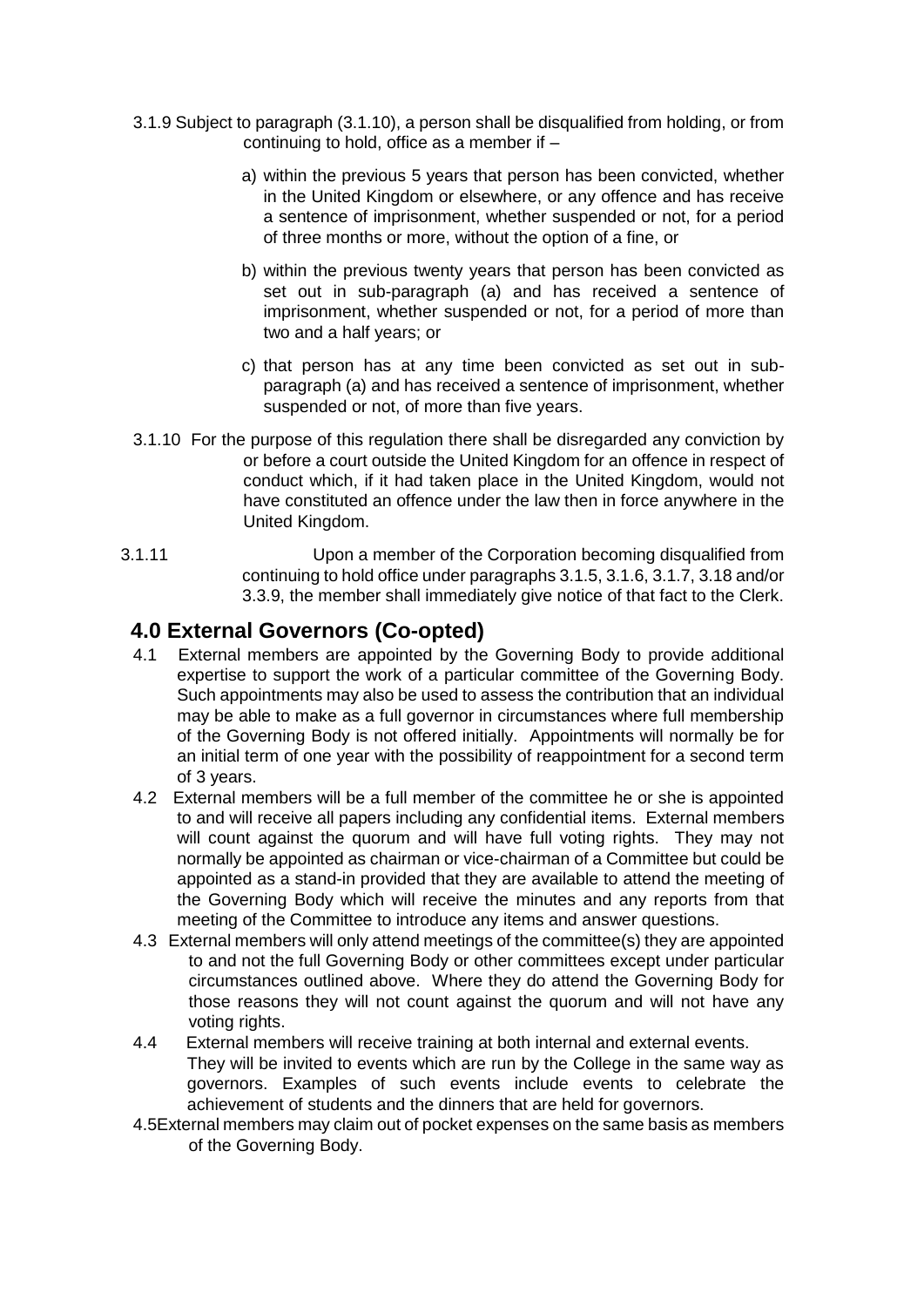## **5.0 Attendance**

- 5.1All members of the Corporation are required to submit their apologies prior to any meeting that they are unable to attend. The Corporation shall review the continued membership of the Corporation of any member who does not attend for six months and may remove that person from the Corporation in accordance with the provisions of paragraph 7.5.
- 5.2The Clerk will be responsible for monitoring the attendance of all governors at Corporation and Committees. Where a governor is absent for a period longer than six consecutive months from meetings of either the Corporation or a Committee on which he/she is a member the Clerk will notify the Chair of the Corporation. The fact that apologies have been forwarded for absence will not prevent the use of this procedure. Governors should let the Clerk or the Chair know of any difficulties they are facing in attending meetings as soon as possible so that a proactive approach can be taken to the situation.
- 5.3The Clerk will then write to the Governor on behalf of the Chair asking him/her to provide within seven days written reasons for the non-attendance.
- 5.4On receipt of this information the Chair will then decide, in consultation with the Clerk, whether or not the matter should be referred to the Corporation, termination will be considered in accordance with paragraph 7.5.

### **6.0 Suspension and Removal of a Governor**

- 6.1The Clerk will consult with the Chair, Vice Chair, Principal and members of the Search and Governance Committee about the proposed suspension and removal of a Governor. A minimum of five of these Governors may suspend a Governor's membership of the Corporation where it considers on reasonable grounds that it is in the interest of the Corporation, its learners or potential learners or staff to do so, or it considers it necessary to assist the Corporation to exercise its legal powers or to discharge its legal duties.
- 6.2 The Corporation Clerk will prepare a report to the Corporation outlining all of the facts of the case and a copy of this report will be sent to the governor whose removal is being considered.
- 6.3 The governor whose removal is being considered should be provided with written notification within 7 days of the suspension setting out the Board is considering taking such action.
- 6.4 This governor will be entitled to attend the relevant part of the Corporation meeting and put his/her case and has the right to be accompanied/ represented by a person of his/her choice. The report shall be tabled as a private agenda item however all governors, including staff and student governors will be entitled to attend.
- 6.5 The Governor shall be entitled to attend all parts of the meeting relating to their proposed removal from office, save that the governor shall not be entitled to be present during any discussion or voting by the board that takes place after the hearing of the facts relevant to the board's decision.
- 6.6 At the meeting, the reasons why consideration is being given to the removal of the governor shall be explained to the governor and the governor shall have the opportunity to state his/her case in full. Both the Governor and the Board shall have the right to examine witnesses if appropriate.
- 6.7The Board shall decide whether or not the governor should be removed from office on the grounds contained in paragraph 7.4. In order to remove a governor there must be a vote of 75% or more, of those governors present and voting, in favour of removal. In either case, the Clerk shall notify the governor of the Board's decision in writing as soon as practical after the meeting, and in any event within 14 days.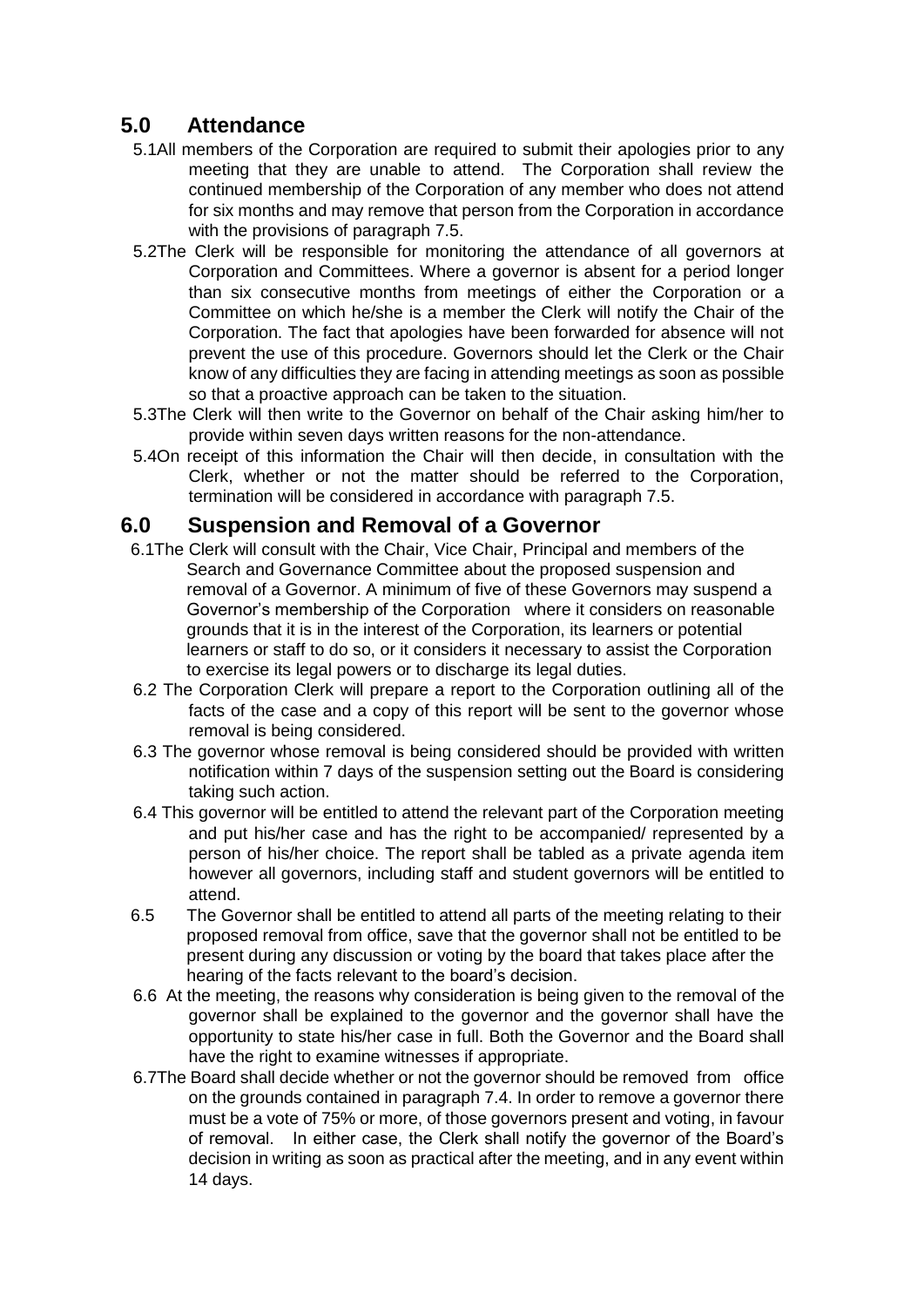6.8 If it is agreed that the governor is to be removed from office there shall be no further appeal against this decision and the Clerk will notify the governor in writing of the decision of the Corporation within seven working days.

#### **7.0 Termination of Membership as a Governor Termination shall apply where:**

- 7.1 A member may resign from office at any time by giving notice in writing to the Clerk.
- 7.2 Upon a member becoming disqualified from being a charity trustee under the Charities Act 2011 (as amended from time to time) they shall cease to be a member with immediate effect and shall notify the Clerk as soon as they become aware of such disqualification.
- 7.3 Any person who is a member of the Corporation by virtue of being a member of the staff at the institution, including the Principal, shall cease to hold office upon ceasing to be a member of the staff and the office shall then be vacant and the removal procedure invoked.
- 7.4 A student member shall cease to hold office:
	- a) At the end of the student's final academic year, or at such other time in the year after ceasing to be a student as the Corporation may decide.
	- b) If expelled from the institution in that event the office shall then be vacant
	- c) 7.5 As provided for in paragraph 6.7, if at any time 75% or more of the members of the Corporation, following a vote at a Corporation meeting, are satisfied that any member:
	- a) Is unfit or unable to discharge the functions of a member and/or is in breach of the Code of Conduct, the Corporation may by notice in writing to that member remove the member from office and the office shall then be vacant.; or
	- b) Where the Corporation no longer considers it to be in the best interests of the Corporation for the member to continue as a member, the Corporation may by notice in writing to that member remove the member from office and the office shall then be vacant.
	- 7.6 If at any time the Corporation is satisfied that any member has been absent from meetings of the Corporation for a period longer than six consecutive months without the permission of the Corporation, the Corporation may by notice in writing to that member remove the member from office and the office shall then be vacant (see paragraph 5).

### **8.0 Removal of an External Governor – Co-Opted**

#### **Where removal of an External governor is being made:**

- 8.1 A Governor co-opted by the Board to serve as a member of a committee, may be removed from membership of that committee if he or she has failed to attend meetings of the committee for a period of six months or more, or for any other reason at the sole discretion of the board.
- 8.2 In the event that the Board is considering the removal of a Co-Opted Governor, the Governor shall be provided with written notification setting out why the Board is considering taking such action.
- 8.3 The Co-Opted Governor shall be notified of the time and place of the Board meeting at which the Governor's removal is to be considered and the Governor has the right to provide written representations as to why they should not be removed from the relevant committee or to attend the meeting to state their case as to why they should not be removed. The Governor shall not be entitled to attend any part of the meeting not relating to their removal and shall not be entitled to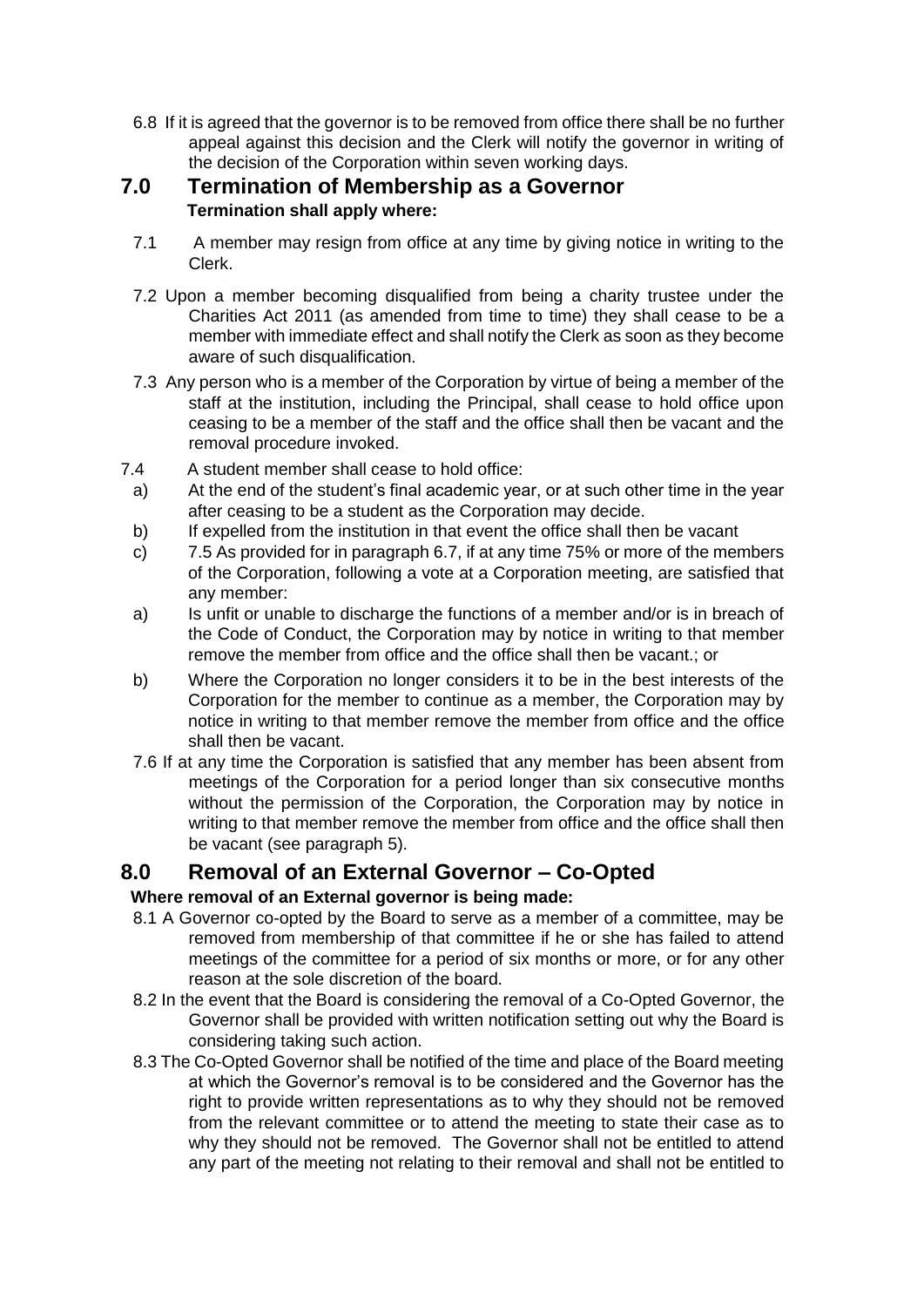be present during any discussion or voting by the Board that takes place after the hearing of the facts relevant to the Board's decision.

- 8.4 The Board shall decide by a vote with a simple majority whether or not the CoOpted Governor should be removed from membership of the Committee and the Member shall be notified of the Board's decision in writing as soon as practicable after the meeting, and in any event, within 14 days.
- 8.5 A Co-Opted Governor removed from membership of a committee shall have no right of appeal against the Board's decision.

### **9.0 Financial Interests and Register of Interests**

- 9.1Except with the approval in writing of the Secretary of State no member shall take or hold any interest in any property held or used for the purpose of the institution, or receive any remuneration for his/her services as a member; provided that a member who is a member of the staff of the institution (including the Principal) may receive remuneration in that capacity.
- 9.2 A member who has any financial interest in:
	- 9.2.1 The supply of work or goods to or for the purposes of the College
	- 9.2.2 Any contract or proposed contract concerning the College; or
	- 9.2.3 Any other matter relating to the College.
		- Shall disclose to the Corporation the nature and extent of the financial interest; and shall not be present at a meeting of the Corporation at which the supply, contract or other matter is to be considered, shall not take part in the consideration or vote on any question with respect to it and shall not be counted in the quorum present at the meeting in relation to a resolution on which he/she is not entitled to vote.
	- 9.3 These requirements shall not prevent the members of the Corporation considering and voting upon proposals for the Corporation to ensure the members of the Corporation against liabilities and paying the premiums.
	- 9.4 The Clerk shall maintain a public register of interests and this shall be presented to the Corporation on the public agenda annually, and at each meeting following any amendment to the register.
- 9.5 Each governor and designated senior post holder and senior manager shall declare all direct and indirect interests for inclusion in the register and the Clerk shall include any interests he/she becomes aware of that have not been declared formally.

### **10.0 Meetings (Inc Calendar)**

- 10.1 Every question to be decided at a meeting of the Corporation shall be decided by a majority of the votes cast by members present and entitled to vote on the question except with respect to the removal of a governor where there must be a vote of 75% or more in favour of removal (6.7)
- 10.2 Where at a meeting of the Corporation, there is an equal division of votes on a question to be decided, the Chair of the meeting shall have a second or casting vote.
- 10.3. A member may not vote by proxy or by way of postal vote.
- 10.4 Telephone and Video Conferencing
- 10.4.1 The Corporation may hold a meeting in full or partially by the use of any technological means, where the need arises. This may be through the use of telephone conference or video conference facilities, including any web based applications.
- 10.4.2 This facility should only be used in circumstances where it is impractical to hold a face to board meeting.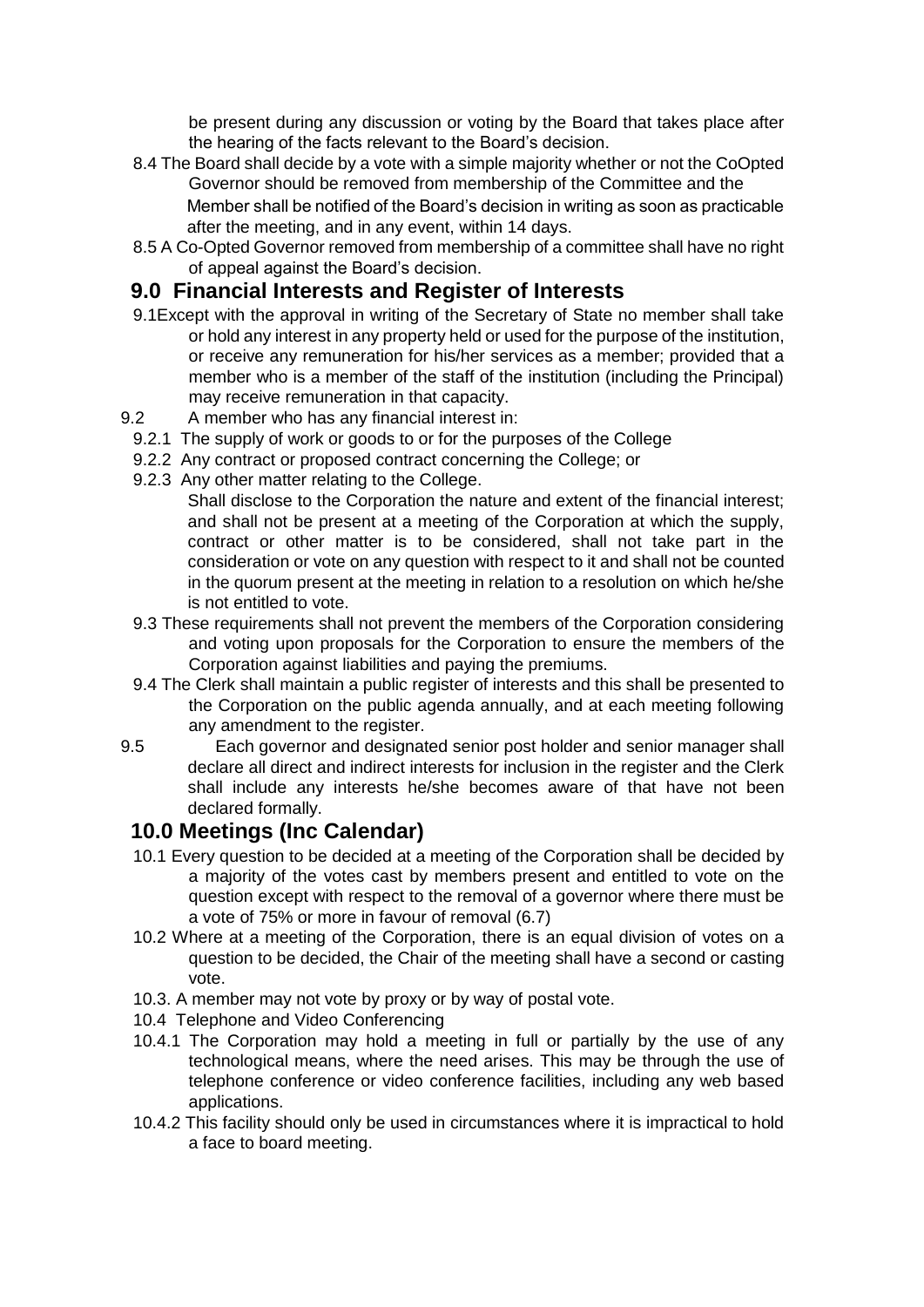- 10.4.3This facility can be used with agreement of the Chair, not to be unreasonably withheld, where a member is unable to attend for specific reasons. This must be clearly documented in the minutes.
- 10.4.4 Where a member is unable to attend in person or by video or telephone conferencing, then they will be entitled to request the Chair to raise any questions on any of the papers presented but will not form part of the Quorum.
- 10.4 No resolution of the members may be rescinded or varied at a subsequent meeting unless consideration of the rescission or variation is a specific item of business on the agenda for that meeting.
- 10.6 Except as provided by rules made under article 18 (3) of the Articles of Government relating to appeals and representations by students in disciplinary cases, a student member shall withdraw from that part of any meeting of the Corporation or any of its committees, at which a student's conduct, suspension or expulsion is to be considered.
- 10.7 any case, where the Corporation, or any of its committees, is to discuss staff matters relating to a member or prospective member of staff at the institution, a student member shall –
- a) take no part in the consideration or discussion of that matter and not vote on any question with respect to it; and
- b) where required to do so by a majority of the members, other than student members, of the Corporation or committee present at the meeting, withdraw from the meeting.
- 10.8The Clerk –
- a) shall withdraw from that part of any meeting of the Corporation, or any of its committees, at which the Clerk's remuneration, conditions of service, conduct, suspension, dismissal or retirement in the capacity of Clerk are to be considered; and
- b) where the Clerk is a member of staff at the institution, the Clerk shall withdraw in any case where a member of the Corporation is required to withdraw under paragraph (11).
- c) if the Clerk withdraws from a meeting, or part of a meeting, of the Corporation under paragraph (12.4), the Corporation shall appoint a person from among themselves to act as Clerk during this absence.
- d) if the Clerk withdraws from a meeting, or part of a meeting, of a committee of the Corporation, the Committee shall appoint a person from among themselves to act as Clerk to the committee during this absence.
- e) an annual calendar of all Corporation and Committee meetings shall be prepared prior to each academic year and maintained. This calendar may be amended to meet the specific needs of the Corporation and Committees, subject to there being no objection from individual governors affected.
- f) every effort shall be made to send out all reports and papers for meetings in advance of the meetings and papers that are not included on the agenda shall only be tabled by exception
- g) the agenda for each meeting so far as it is possible and practical shall be determined by the Clerk in consultation with the appropriate Chair and taking into account any regulatory requirements. The agenda shall include the agenda headings for all confidential items.
- 10.9Any member of the Corporation may request that specific items be included on the agenda provided that 2 weeks notice is given. If for a valid reason an item cannot be included this will be made known to the governor concerned in advance of the meeting.
- 10.10Corporation meetings shall be quorate if 50% governors are present.
- 10.11Committee meetings shall be quorate if 40% governors are present.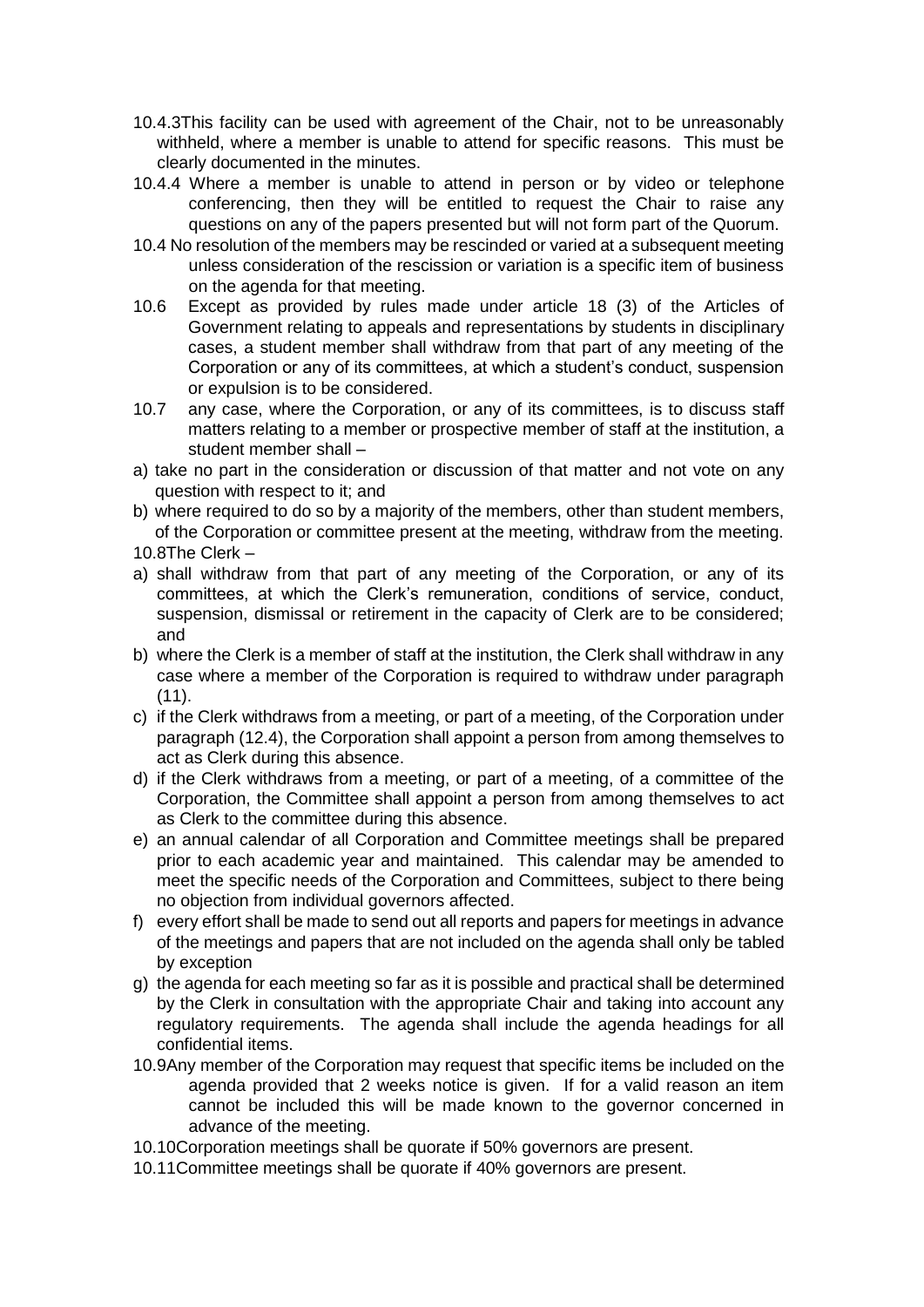# **11.0 Proceedings of Meetings**

- 11.1 Except as provided by the Articles relating to appeals and representations about staff discipline and dismissal, a member of the Corporation who is a member of the staff of the institution shall withdraw:
- 11.1.1 From that part of any meeting of the Corporation at which his/her remuneration, conditions of service, promotion, conduct, suspension, dismissal or retirement are to be considered;
- 11.1.2 From that part of any meeting of the Corporation at which the appointment of his/her successor is to be considered; and
- 11.1.3 As required by a resolution of the other members present, from that part of any meeting of the Corporation at which the appointment, remuneration, conditions of service, promotion, conduct, suspension, dismissal or retirement of any member of staff holding a post senior to his/her own are to be considered:
	- a) For the expenditure of money by the Corporation ;or
	- b) Under which the Corporation, or any members of the Corporation, would enter into any contract, or would incur any liability, whether immediate, contingent or otherwise.
- 11.2 Subject to these procedures, a Principal who has chosen not to be a member of the Corporation shall still be entitled to attend and speak at all meetings of the Corporation subject to the requirements in the previous paragraphs.
- 11.3 A student member who is under the age of 18 shall not vote at a meeting of the Corporation, on any question concerning any proposal.
	- (a) for the expenditure of money by the Corporation; or
	- (b) under which the Corporation, or any members of the corporation, would enter into any contract, or would incur any liability, whether immediate, contingent or otherwise.
- 11.4 In any case where the Corporation, or any of its committees, is to discuss staff matters relating to a member or prospective member of staff at the institution, a student member shall:
	- a) Take no part in the conversation or discussion of that matter and not vote on any question with respect to it; and
	- b) Where required to do so by a majority of the members other than student members, of the Corporation or committee present at the meeting, withdraw from the meeting.

#### **12.0 Minutes and Papers**

- 12.1 Written minutes of every meeting of the Corporation shall be prepared, and, subject to paragraph (12.8), at every meeting of the Corporation the minutes of the last meeting shall be taken as an agenda item.
- 12.2 Paragraph (12.1) shall not require the minutes of the last meeting to be taken as an agenda item at a special meeting, but where they are not taken, they shall be taken as an agenda item at the next meeting which is not a special meeting.
- 12.3 Where minutes of a meeting are taken as an agenda item and agreed to be accurate, those minutes shall be signed as a true record by the Chair of the meeting.
- 12.4 Separate minutes shall be taken of those parts of meetings from which staff members, the Principal, student members or the Clerk have withdrawn from a meeting in accordance with clause (11) and such persons shall not be entitled to see the minutes of that part of the meeting or any papers relating to it.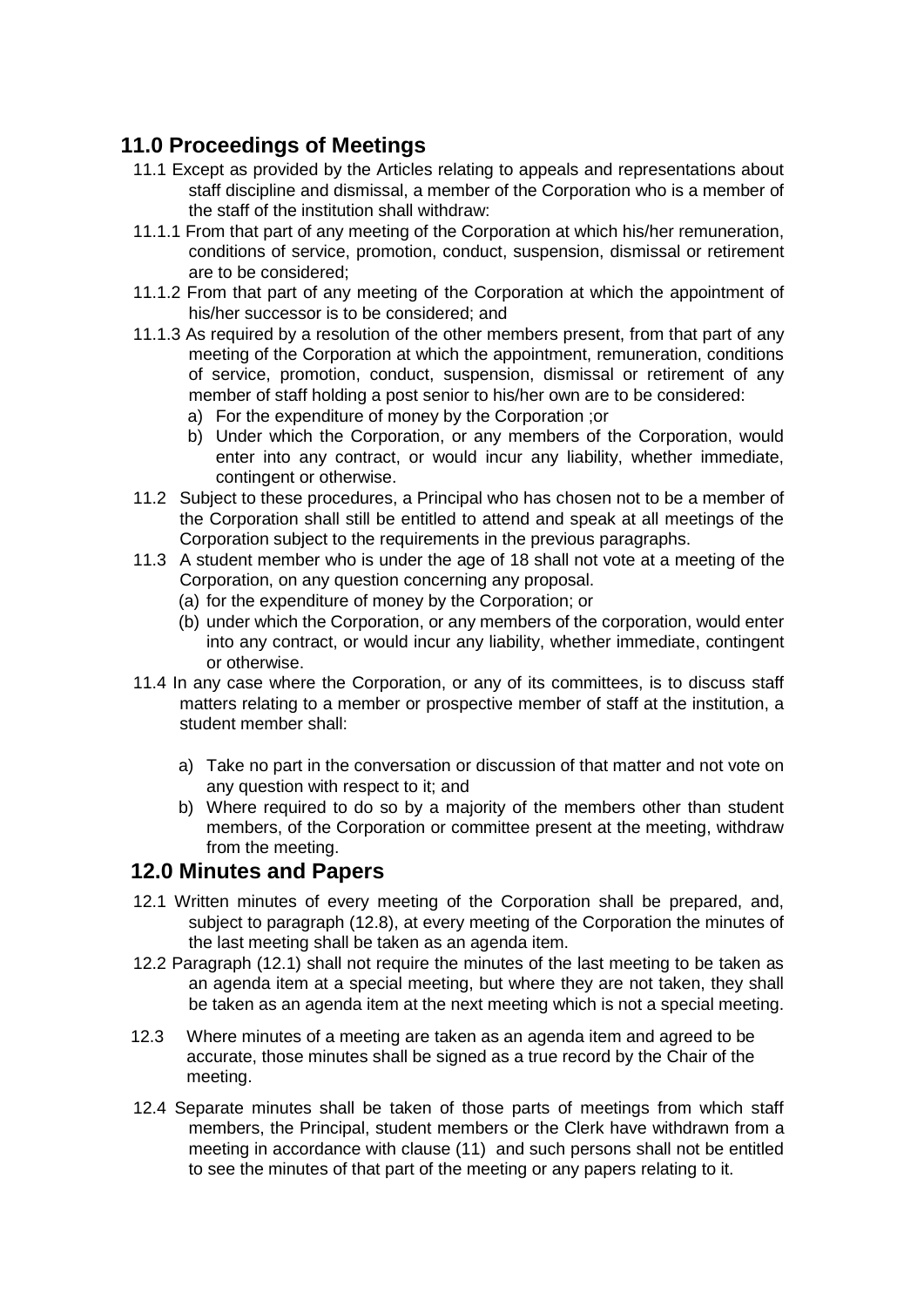- 12.5 Any minutes in respect of parts of a meeting which the Clerk has to withdraw from, are produced by the person who is designated to take these minutes. The Clerk shall ensure that formal typed minutes are prepared following each meeting ensuring that these shall be succinct, contain the key facts and points from the meeting, and contain a specific record of any statement, objections etc, which any governor specifically asks to be recorded, together with their name. All resolutions shall be recorded formally and numbered. The minutes of meetings or parts of meetings which the Clerk is not allowed to be present at shall be taken by a person who is appointed form among the governors to act as Clerk during the Clerk's absence..
- 12.6 The minutes of all Corporation and Committee meetings shall be presented to the Corporation at the following meeting, and all minutes shall be considered at the following meeting of the Committee or Corporation and if agreed as accurate, or following amendment, shall be signed as a true record by the Chair of the Corporation, or in the case of Committees, by the Committee Chair.
- 12.7 Minutes of meetings held in private shall be recorded separately and distributed only to those governors entitled to receive them. Such minutes shall be on blue paper, and be at the end of the agenda and public papers. Private minutes shall not be made available to any person other than those entitled to receive them in accordance with Corporation procedures.
- 12.8 Minutes of meetings and papers will be available for governors to access through any electronic board software prior to the meeting.
- 12.9 The agenda and papers for every meeting of the Corporation excluding those connected with confidential and private items shall be available for inspection during normal office hours by any person and copies of full Corporation meetings will be held in the College Library.

#### **13. Written Resolutions**

- 13.1 A resolution in writing agreed by a simple majority of the members who would have been entitled to vote upon it had it been proposed at a meeting shall be effective provided that:
- 13.1.1 a copy of the proposed resolution has been sent to every eligible member, or in the case of a resolution to be considered by a committee, to every eligible member of that committee.
- 13.1.2 the Chair or, in the case of a resolution to be considered by a committee, the Committee Chair is satisfied that there are exceptional circumstances justifying use of the written resolution procedure
- 13.1.3 a simple majority of the members have signified agreement to the resolution; and
- 13.1.4 it is contained in a document authenticated by the Clerk, which has been received at the address specified by the institution for the receipt of documents within the period of 28 days beginning with the circulation date.
- 13.1.5 a resolution in writing may comprise several copies to which one or more members have signified their agreement.
- 13.1.6 a written resolution will lapse if it is not passed before the end of the period of 28 days beginning with the circulation date.
- 13.1.7 for the purposes of this clause "circulation date" is the day on which copies of the written resolution are sent or submitted to members or, if copies are sent or submitted on different days, to the first of those days.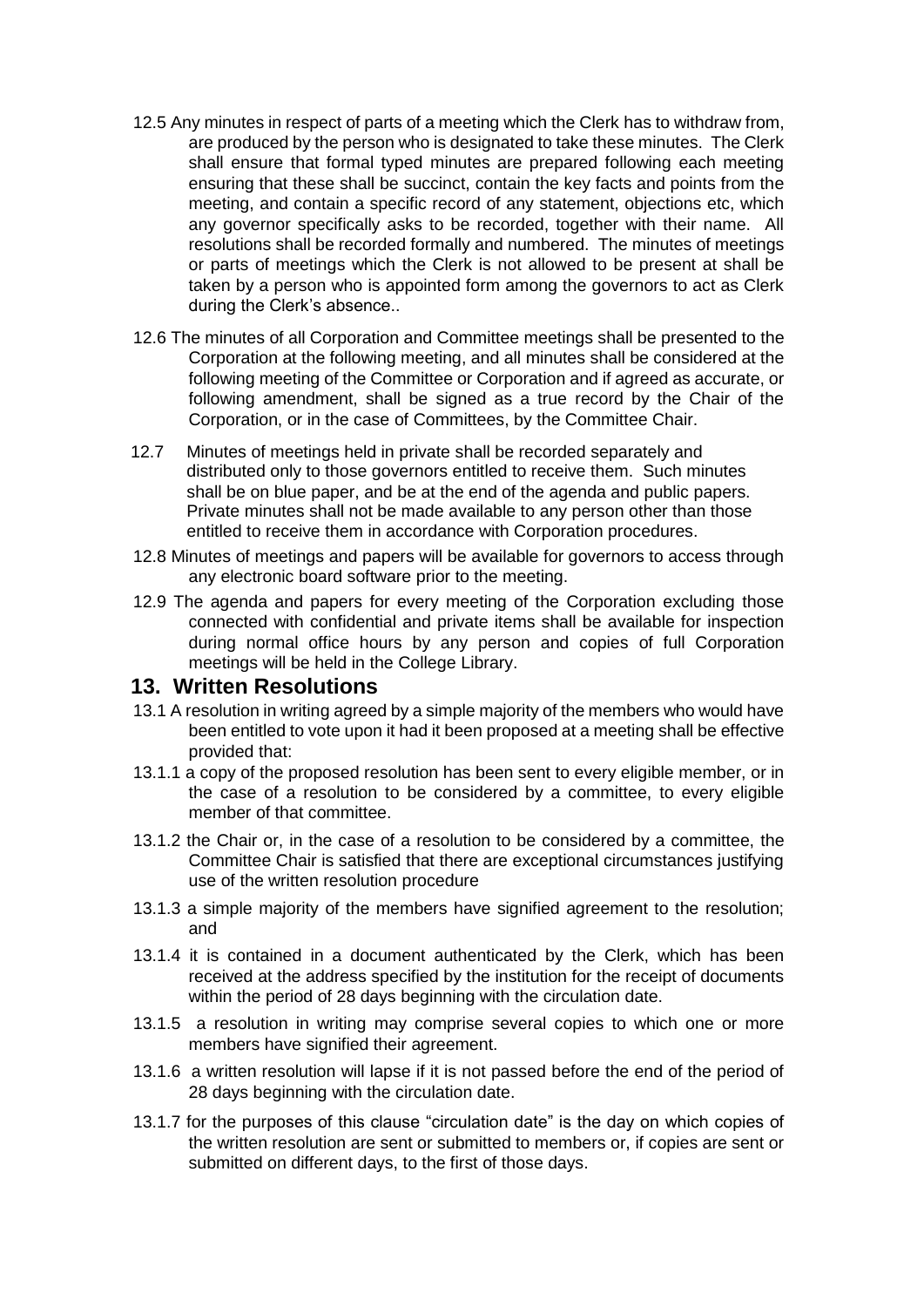13.2 The written resolution procedure may not be used with respect to the suspension or removal of a governor.

### **14. Urgent Action**

14.1 if, in their opinion, any matter which would otherwise be the responsibility of the Corporation is of an urgent nature, the Chair with at least one other member may, in consultation with the Clerk, take action necessary to deal with the matter ("Chair's Action"). This is provided that:

14.1.1 none of the non delegable responsibilities of the Corporation referred to in theArticles of Government may be subject to Chair's Action; and

- 14.1.2 in all cases the Chair and the Clerk will consider other ways of obtaining prior approval from the Corporation, e.g. special meeting by telephone, written resolution etc. which would obviate the need for Chair's Action.
- 14.2 every Chair's Action under this clause will be reported to the Corporation or no later than the next ordinary meeting of the Corporation.

# **15.0 Publication of Minutes and Papers**

- 15.1 Subject to paragraph (15.2), the Corporation shall ensure that a copy of
	- 15.1.1 the agenda for every meeting of the Corporation;
	- 15.1.2 the draft minutes of every such meeting, if they have been approved by the Chair of the meeting;
	- 15.1.3 the signed minutes of every such meeting; and
	- 15.1.4 any report, document or other paper considered at any such meeting, shall as soon as possible be made available during normal office hours at the institution to any person wishing to inspect them.
	- 15.1.5 Signed minutes shall mean a copy of the approved minutes which includes any amendments made at the meeting and will not require a physical signature.
- 15.2 There shall be excluded from any item made available for inspection any material relating to –
	- 15.2.1 a named person employed at or proposed to be employed at the institution;
	- 15.2.2 a named student at, or candidate for admission to, the institution;
	- 15.2.3 the Clerk; or
	- 15.2.4 any matter which, by reason of its nature, the Corporation is satisfied should be dealt with on a confidential basis.
	- 15.3 The Corporation shall ensure that a copy of the draft or signed minutes of every meeting of the Corporation, under paragraph (15.1), shall be placed on the institution's website, and shall, despite any rules the Corporation may make regarding the archiving of such material, remain on its website for a minimum period of 12 months.
	- 15.4 The Corporation shall review regularly all material excluded from inspection under paragraph (15.2.4) and will review in accordance with paragraph 16.6.

### **16.0 Confidential/Private Items and Papers**

16.1 The provision of this section shall be in accordance with all requirements of the Freedom of Information Act. The Corporation will make all papers available to all members of the Corporation and the public except where it is deemed essential that these should be kept confidential. Unless otherwise directed by the Corporation, it shall be for the Chair, Principal and Clerk to determine initially whether or not any item or papers should be Confidential/Private. However, the Corporation may then make such items or papers public if it considers that this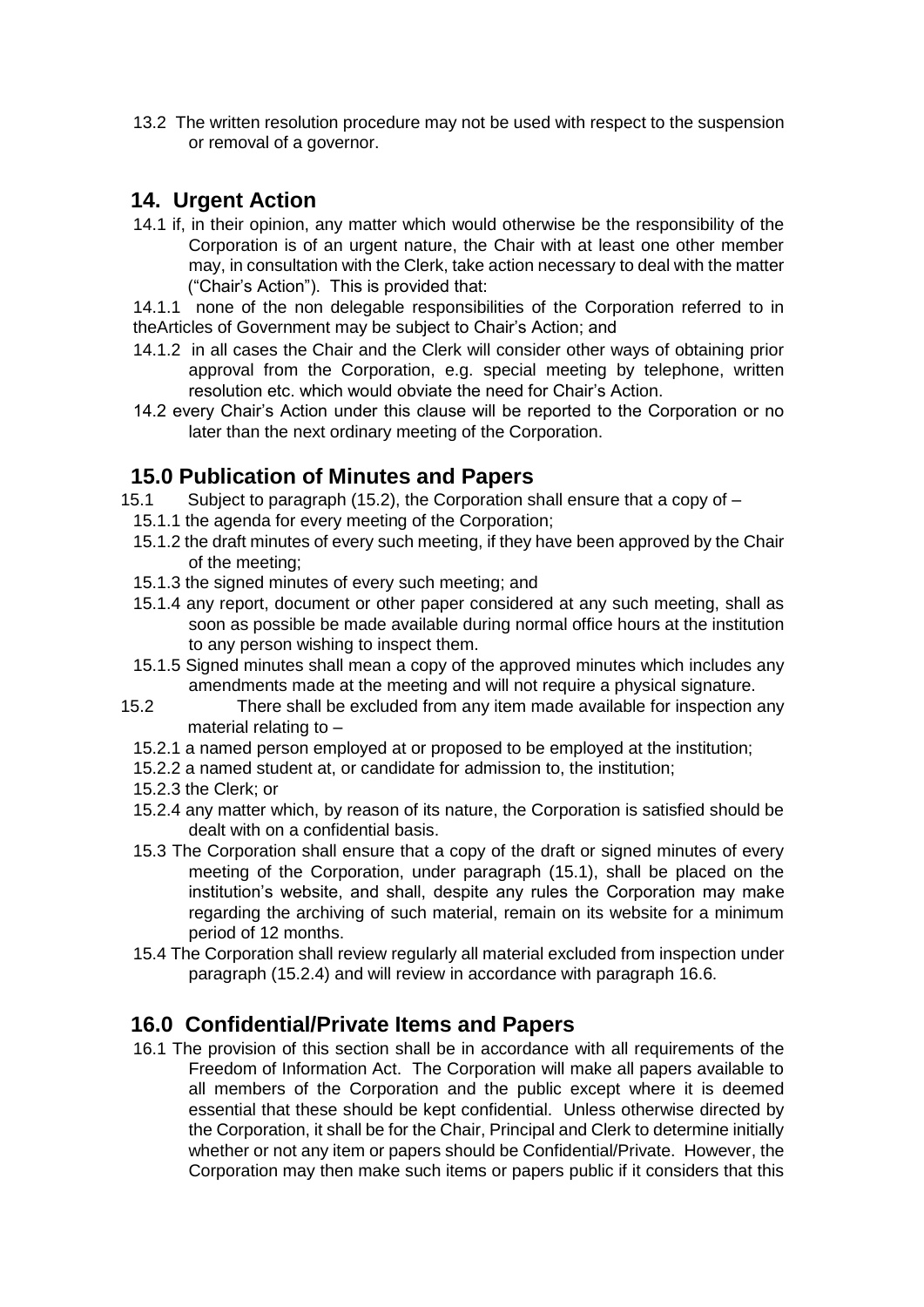is appropriate. The definition of Confidential/Private items will be in accordance, generally with the following:

- 16.1.1 Items which; Contain personal information about a named individual; Provide information about contracts or tenderers prior to the awarding of contracts;
- 16.1.2 Include considerations/options for acquisitions which may provide competitors with an unfair advantage;
- 16.1.3 Include initial consideration or any required financial recovery or similar strategies;
- 16.1.4 Include initial policy consideration affecting overall staff condition, employment or pay;
- 16.1.5 Be subject to legal, regulatory or mandatory requirements requiring confidentiality
- 16.2 Minutes and papers of the Senior Staff Remuneration Committee will be held as Permanent Confidential Items by the Clerk or Chair, where appropriate, and will neither be subject to review nor put into the public domain.
- 16.3 All agenda items of a Confidential/Private nature to be discussed shall be shown as headings on the public agenda.
- 16.4 Private/Confidential papers relating to staff remuneration will not be available for staff and student governors and the Senior Executive team with the exception of the Principal.
- 16.5 Other Private/Confidential papers will not generally be provided to staff and student governors and the Senior Executive team with the exception of the Principal but may be so provided at the discretion of the Chair, Principal and Clerk.
- 16.6 The Chair, Principal and Clerk will review Confidential Minutes that are more than three years old, once a year. Where they are satisfied that the reason for dealing with the matter on a confidential basis no longer applies, or where they consider that the public interest in disclosure outweighs that reason, those Minutes no longer deemed to be confidential will be released to the Clerk's Public Minute files and the associated papers will be made available upon request. Any items deemed to be Permanent Confidential Items at this review will neither be subject to review nor put into the public domain. The conduct of this delegated review will be reported to the Corporation.

#### **17.0 Access to Meetings**

- 17.1 Upon request the Corporation shall allow access to meetings of the Corporation by any person who is not a member of the Corporation, the Clerk, or Principal, subject to there being sufficient space available in the room of the meeting. Such persons may take no part in the meetings unless invited to do so by the Corporation. The Corporation may decline such attendance at any time if it is felt that this will cause disruption or inhibit the normal business of the meeting, and may request such persons must leave at any time during the meeting. All persons must leave prior to any discussions of Confidential/Private agenda items.
- 17.2 Attendance at Corporation Committee meetings shall be as for Corporation meetings but subject to the prior agreement of the Committee Chair.

#### **18.0 Code of Conduct**

18.1 The Corporation shall approve and maintain a Code of Conduct for the Corporation, which all governors shall be required to sign and adhere to. Any governor who is not prepared to do so must resign from the Corporation or shall be removed by the Corporation in accordance with paragraphs 6 and 7. The Code of Conduct shall apply also to members of the Senior Executive Team.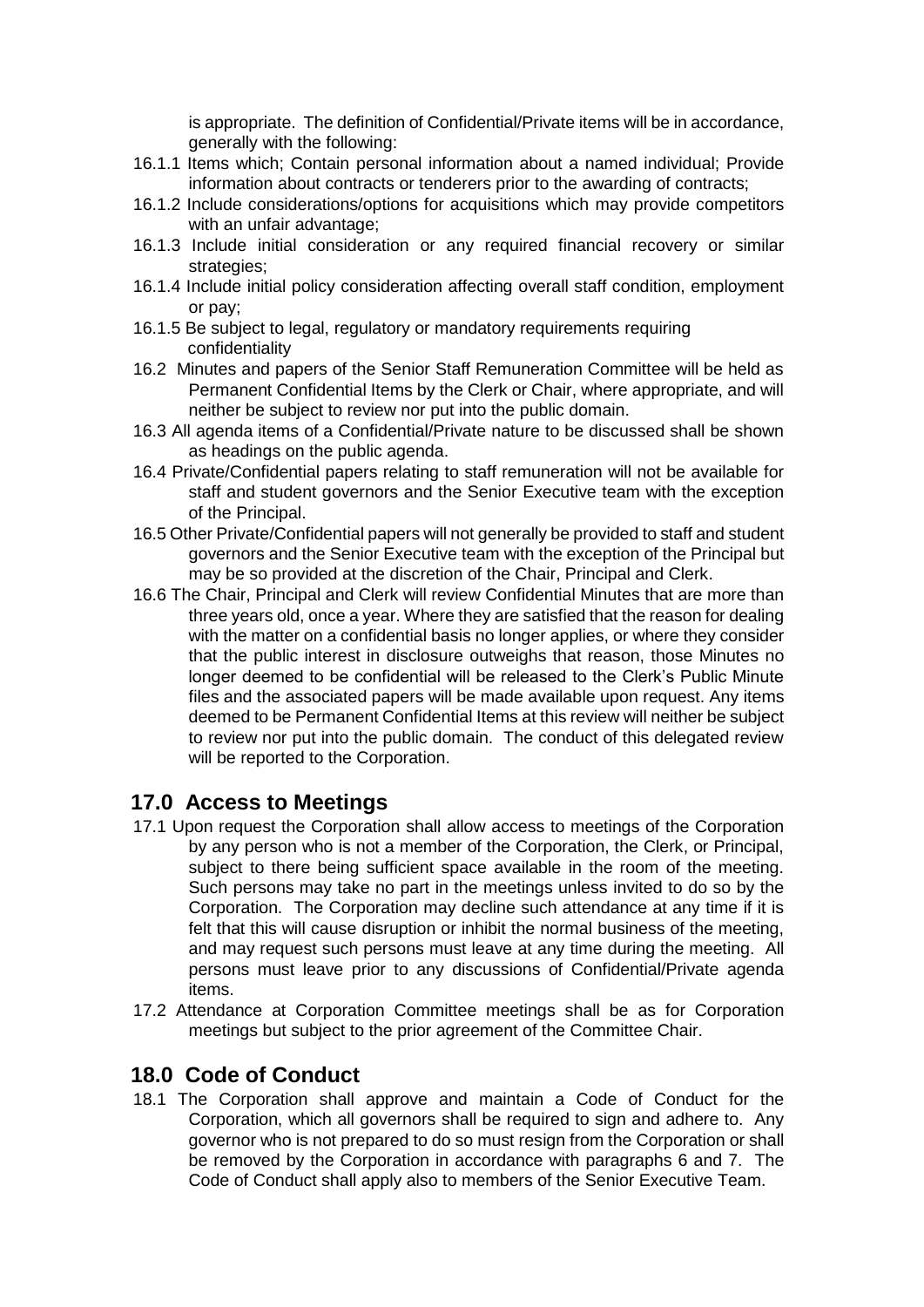# **19.0 Committee Structure and Membership**

- 19.1 The Corporation shall review and determine the structure, terms of reference, and membership of Committees at least annually and when required to do so by the ESFA or other regulatory bodies.
- 19.2 Corporation Committees may review and make recommendations on membership and terms of reference at any time.
- 19.3 Committee meetings shall be quorate if 40% Governors are present.

# **20.0 Governor's Expenses**

- 20.1 All expenses for Governors shall be reported to the Audit Committee for information annually.
- 20.2 All Governors are entitled to reimbursement of expenses in connection with their duties in relation to College business such expenses shall be reimbursed by the Clerk subject to approval by the Chair or Vice Chair.
- 20.3 The approval for expenses for the Chair and Vice Chair will be made by the Chair for the Vice Chair, and the Vice Chair for the Chair.
- 20.4 All claims for expenses must be submitted no later than 6 months after the end of the financial year. Claims for previous years will not be paid, except by authority of the Corporation
- 20.5 No allowances shall be paid which remunerate governors for their services as governors.

### **21.0 Disclosure & Barring Service (DBS) Checks**

21.1 Safeguarding is of utmost importance to the College. As part of ensuring that this is followed throughout the College. All Governors must have a DBS check carried out. No Governor may take up office or as a Chair of any committee without having a DBS check. No new Governor can begin as governor until a DBS check has been completed and received back.

# **22.0 Public Disclosure**

- 22.1 The Corporation shall maintain a procedure to allow the disclosure of potential serious malpractice and for the protection of staff in such circumstances.
- 22.2 Responsibilities to raise issues of potential concern either with the Corporation, or beyond the Corporation if appropriate.

# **23.0 Indemnity**

23.1 The Corporation shall maintain adequate insurance cover to indemnify governors against possible third party claims resulting from actions taken or not taken by the Corporation collectively or individually.

# **24.0 Delegation of Power**

- 24.1 The Corporation shall delegate the day to day, and overall management of the College to the Principal subject to the exclusion of:
- 24.1.1 the determination of the educational charter and mission of the institution;
- 24.1.2 the approval of the annual estimates of income and expenditure;
- 24.1.3 ensuring the solvency of the institution and the Corporation and the safeguarding of their assets;
- 24.1.4 the appointment or dismissal of the Principal; and
- 24.1.5 the modifying or revoking of these articles;